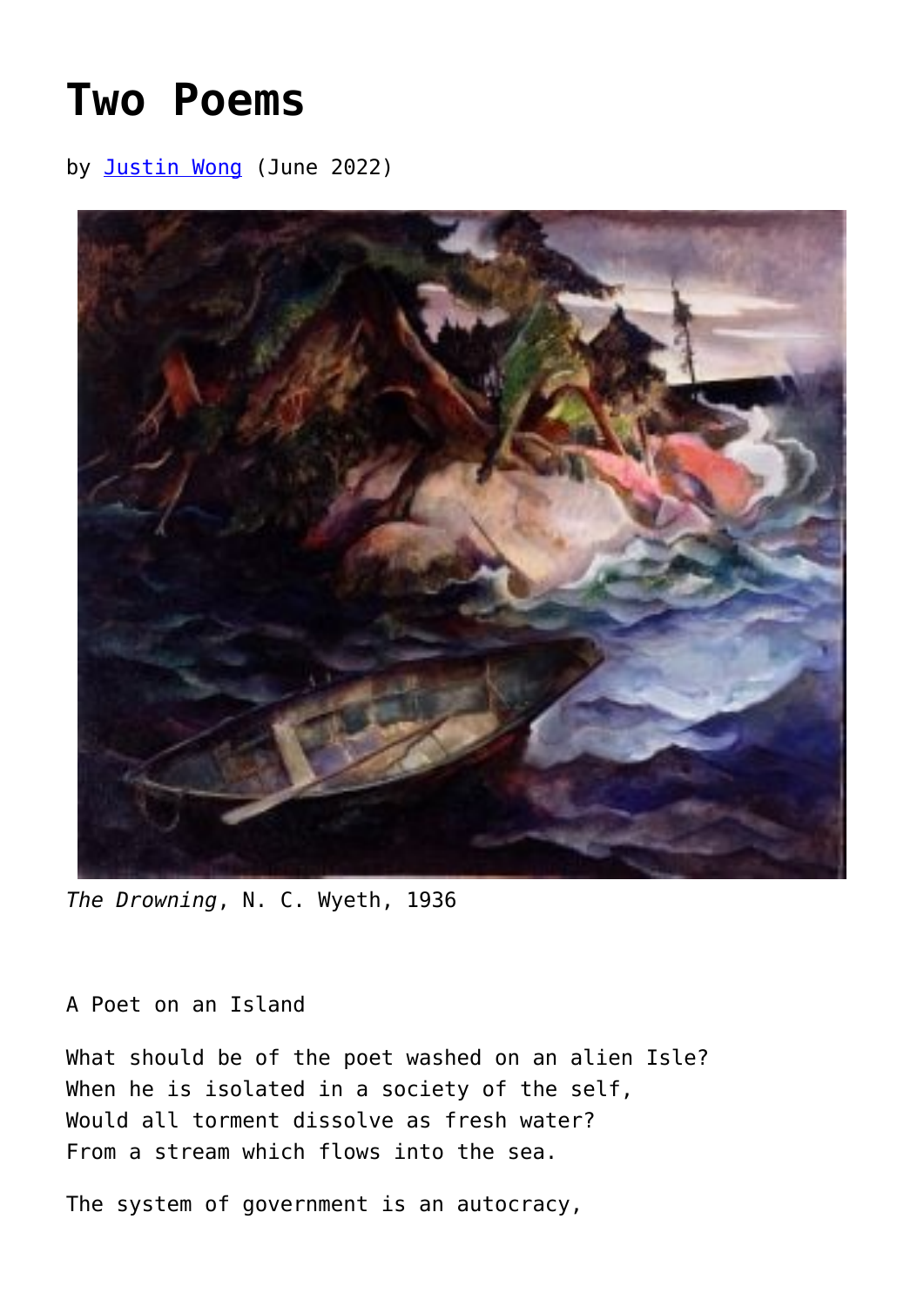A tyranny and simultaneous pantisocracy, A mass of contradictions, Here corruption from the unconscious comes, From the primary source of Satan, Its rise and fall the negation of pleasure in the death drive.

Being awash on an Isle alone, Creates a reluctant revolutionary of circumstance, Awake from the trembling, cold sweat of history, Severed from culture and covenant. Where the present is a bridge between history and eternity.

Within a radical asceticism of solitude, Is the renunciation not of world, but world as known, To reconstruct the storm-struck bivouac Within the vision of an ideal. The motive for revolution is not to restart history But to end time.

What should be the fate of the poet in paradise? Alone without the underworld of the other, What shall be of the blaze in the heart Sublimated in the will to compose, Will it be as an inferno at night by falling stars? Reduced to embers flush as the faces of lovers, With drifts of ash like bodies decomposed of fire, And the acrid breath of burnt logs aspiring skyward In the materialisation of the cacophonous dawn.

Here is the dominion of any and all, Disparity's an anathema in a world of one, Being both the Lord and peasant, The oppressive structure comes from the inside, Any upending of political dissatisfaction Is a covert form of suicide.

The poet stands at the shoreline longing for his persecutor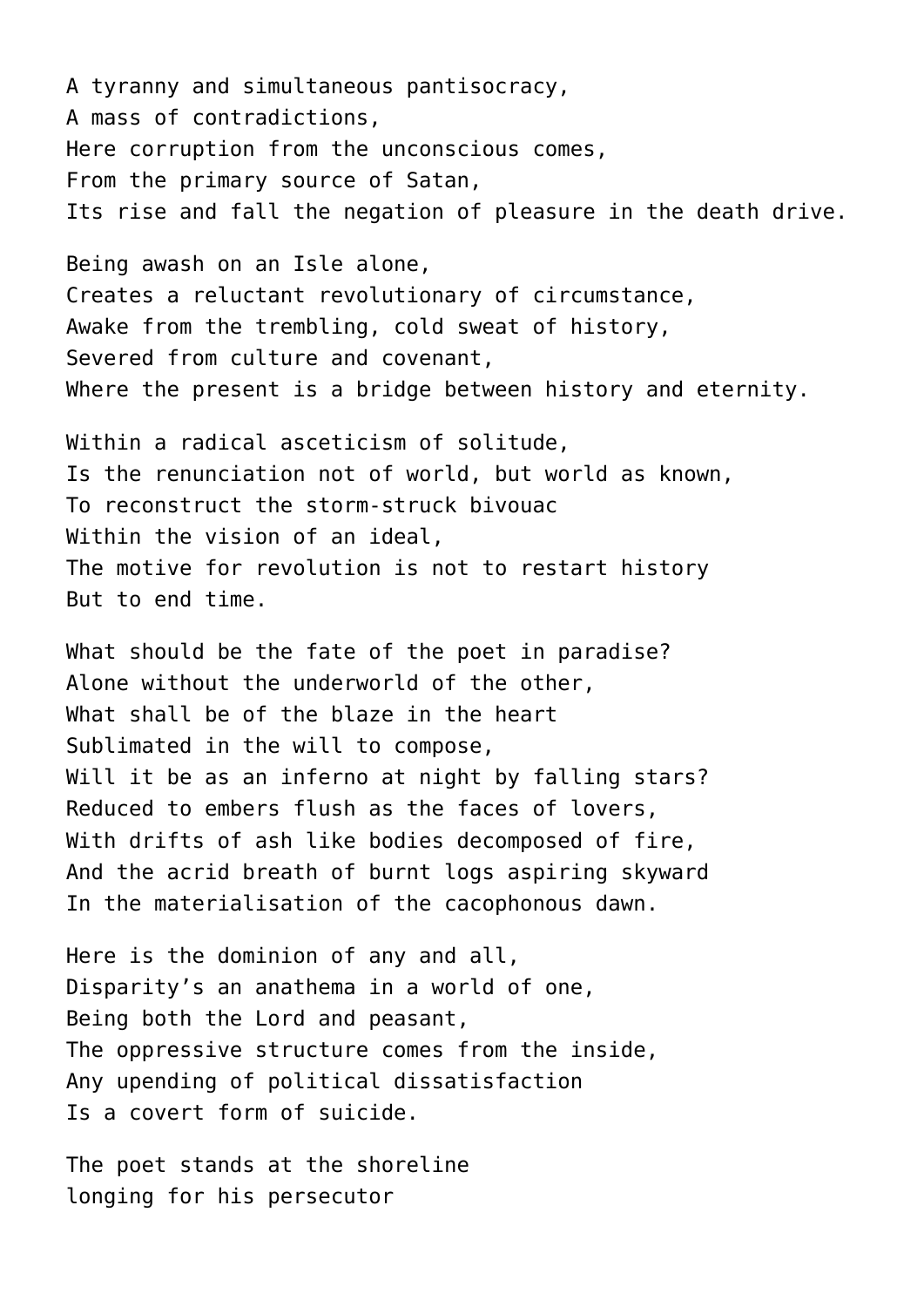within the ocean gates of paradise, To transform this peaceful solitude To the discordance of a multiverse, With world and vision of world Seen in an infinity of differences. A consolation to a life of conflict Is the pen dipped in the dusk-dark ink, Shall poems be derived from disparities in property? Shall blank verse be written in veiled critique of idiot kings? Who will inscribe sonnets of lost love? Or the epics of evil that seeps as heavy rain Through the shoddy thatch of the body politic? All of this unneeded in the hermitage of leaf and branch, The best that can be hoped for is to wait for a passing ship, To transport him back to civilisation and culture,

Psychology

Man once revered eternal, unwavering, cold truth, From a faith that many thinkers deemed to be uncouth, Believing instead in things that could be seen and proved.

As the lord listens to every inflection of this silent chant.

This would be the new way, and good riddance to the old, The revision of sinful man, and this would be the mould, The radical transformation of the mindless fold.

Godless man most joyful, and ne'er at savage war, In a new social order upending natural law,

Or else beat his pen into a fishing hook,

That should echo through the night air of the soul

And compose lamentations of isolation,

As crashing waves of the restless sea,

Or a hymnal to God in the heart,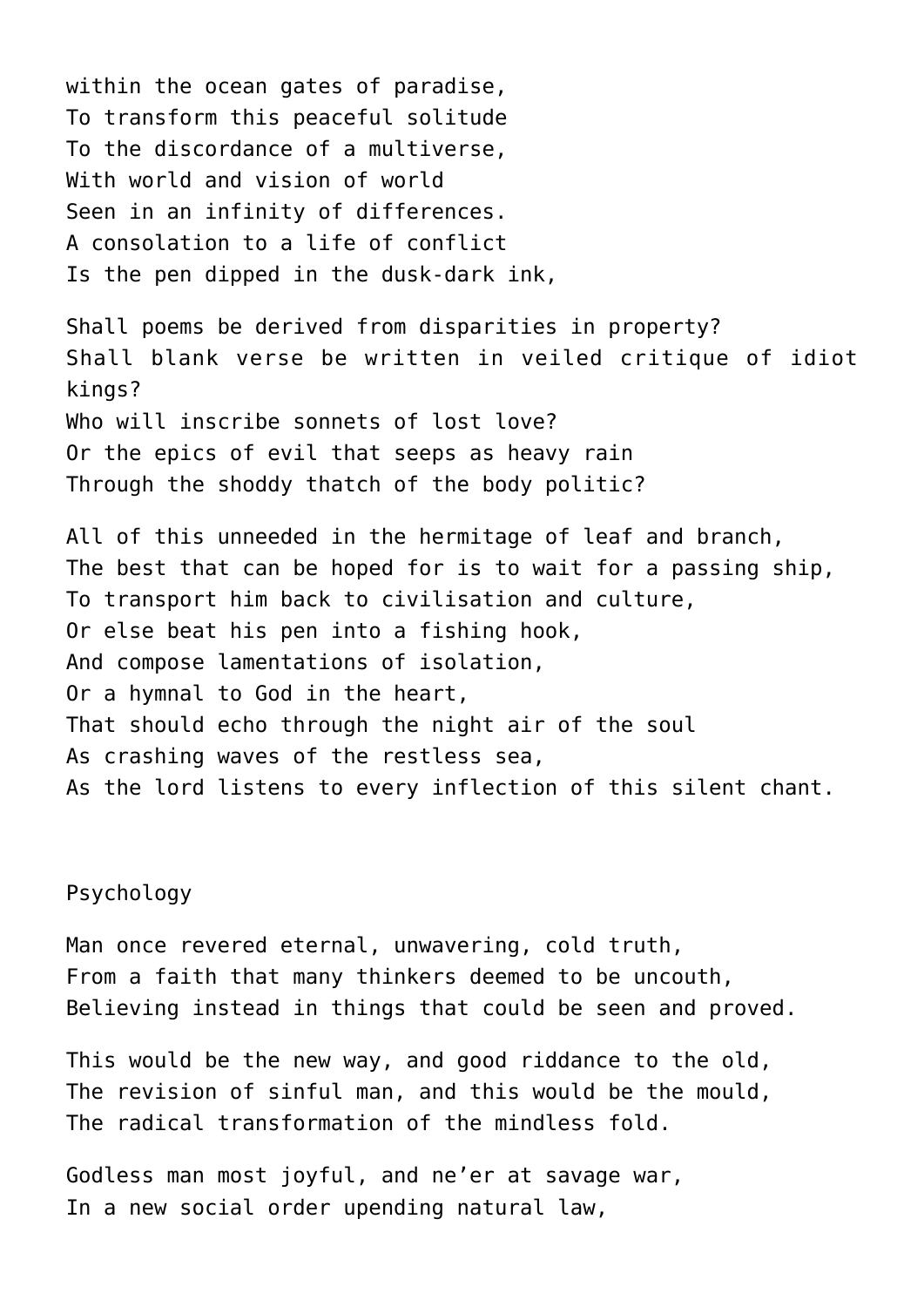A place of peace and plenty, no barbarous at the door.

How could all this be, with our darkened past? Where shots ring out at peacetime, and in war the canons blast, All good things are finite, e'en undying love won't last.

We've all been glibly told, that our nature is a farce, A thing that's best discerned, as through a darkened glass, We're naught else but a reflection of our social class.

How all this came to be, I could always amuse myself, With the answer of the creator put upon the shelf, And run and tell your neighbour that the world's conceived itself?

Man found himself upset in the denial of his conscience, Though this was to be a void filled with other nonsense, All the mystery of our days, contained within the unconscious.

All this was a new way of thinking, a bold supposition, Unverified a priori, belief in naturalism, No world beyond the self, all is solipsism.

How sufficient is this thought? I admit I have my doubts, Every passing year, a newfound fad they spout, A novel way of seeing, of what life's all about.

Calling man another mammal, out of an ape he grew, Do the self-anointed men of science, believe in what they spew? Avowed sceptics of old wisdom, with blind faith in the new.

What all men have in common, whether priest or mobster, From a wealthy prince to the rag clothed pauper, None made in the image of God, but in the image of lobster.